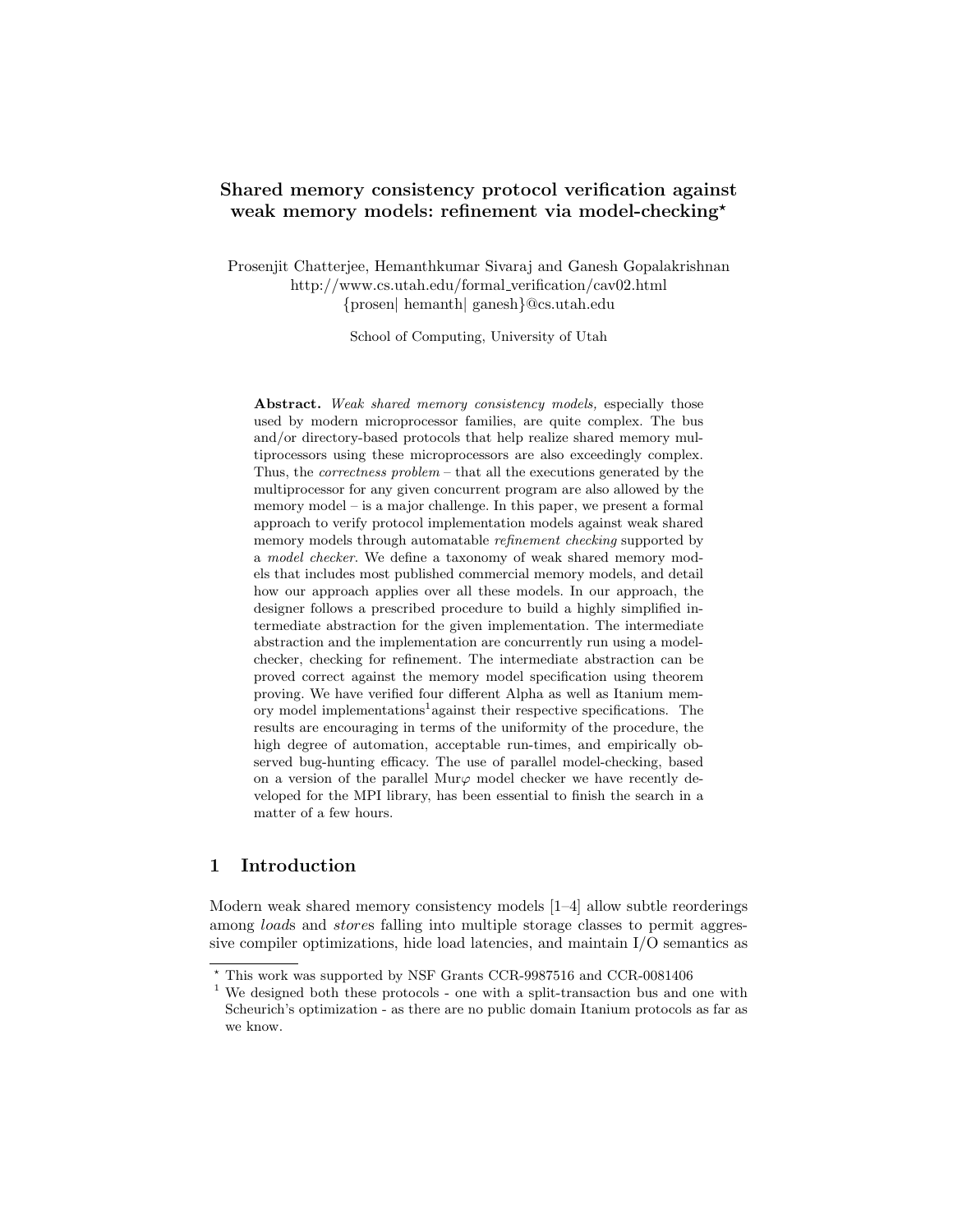well as legacy compatibility. Since these specifications are the basis for many generations of microprocessors, manufacturers are committed to formal methods for specifying them. Unfortunately, simple and intuitive formal specification methods that apply across a wide range of weak memory models are yet to be developed. In this paper, we address this problem and propose a parameterizable operational model that can cover a wide range of modern weak memory models. The bus and/or directory-based protocols that help realize shared memory multiprocessors using modern microprocessors are also exceedingly complex. Thus, in addition to the specification problem, formal verification of shared memory consistency protocols against weak shared memory models remains largely unsolved [2, 5]. Most reported successes have been either for far simpler memory models such as cache coherence or sequential consistency (e.g.,  $[6-9]$ ), or approaches that took advantage of existing architectural test program suites and created finite-state abstractions for them [10].

In this paper, we present a methodology that systematically applies to a wide spectrum of weak architectural memory consistency models. Basically, we instantiate our parameterizable operational model to obtain a finite-state approximation to the weak memory model of interest. We then take the finite-state model of the protocol under verification, and subject these models to 'lockstep' execution, to check for a simulation (refinement) relation: whether an event that can be fired on the interface of the implementation can be accepted by the specification. The execution happens within the explicit-state enumeration model-checker Mur $\varphi$ that we have recently ported to run on our in-house Network  $Testbed<sup>2</sup>$  using the MPI library. We demonstrate our results on four different Alpha as well as Itanium memory model implementations against their respective specifications. The results are encouraging in terms of reduced effort, potential for reuse of models, the degree of automation, run-times, and bug-hunting efficacy (it found many subtle coding errors). To the best of our knowledge, no other group has hitherto verified this variety of protocols against modern weak memory models. Approach to verification: Instead of using a model-checker to verify a temporal logic formula, we use it to check for the existence of a refinement mapping between an implementation model and an abstract model. While operational models are well suited for this purpose, if they are non-deterministic, an inefficient backtracking search would be needed. To illustrate this difficulty, consider one source of internal non-determinism - namely local bypassing (otherwise known as read forwarding). Local bypassing allows a load to pick its value straight out of the store buffer, as opposed to allowing the store to post globally, and then reading the global store. Consider the operational-style specification of a memory model, such as the one illustrated in Figure 1(b) (the details of this figure are not important for our illustration). Consider one such model  $M_1$ , and make an *identical copy* calling it  $M_2$ . Let the external events of  $M_1$  and  $M_2$  (its alphabet) be *load* and *store*. Certainly we expect  $M_2$  to refine  $M_1$ . However, both  $M_2$  and  $M_1$  can have different executions starting off with a common prefix, signifying non-determinism. For instance, if P1 runs program  $store(a, 1)$ ;  $load(a)$ , and P2

<sup>2</sup> http://www.emulab.net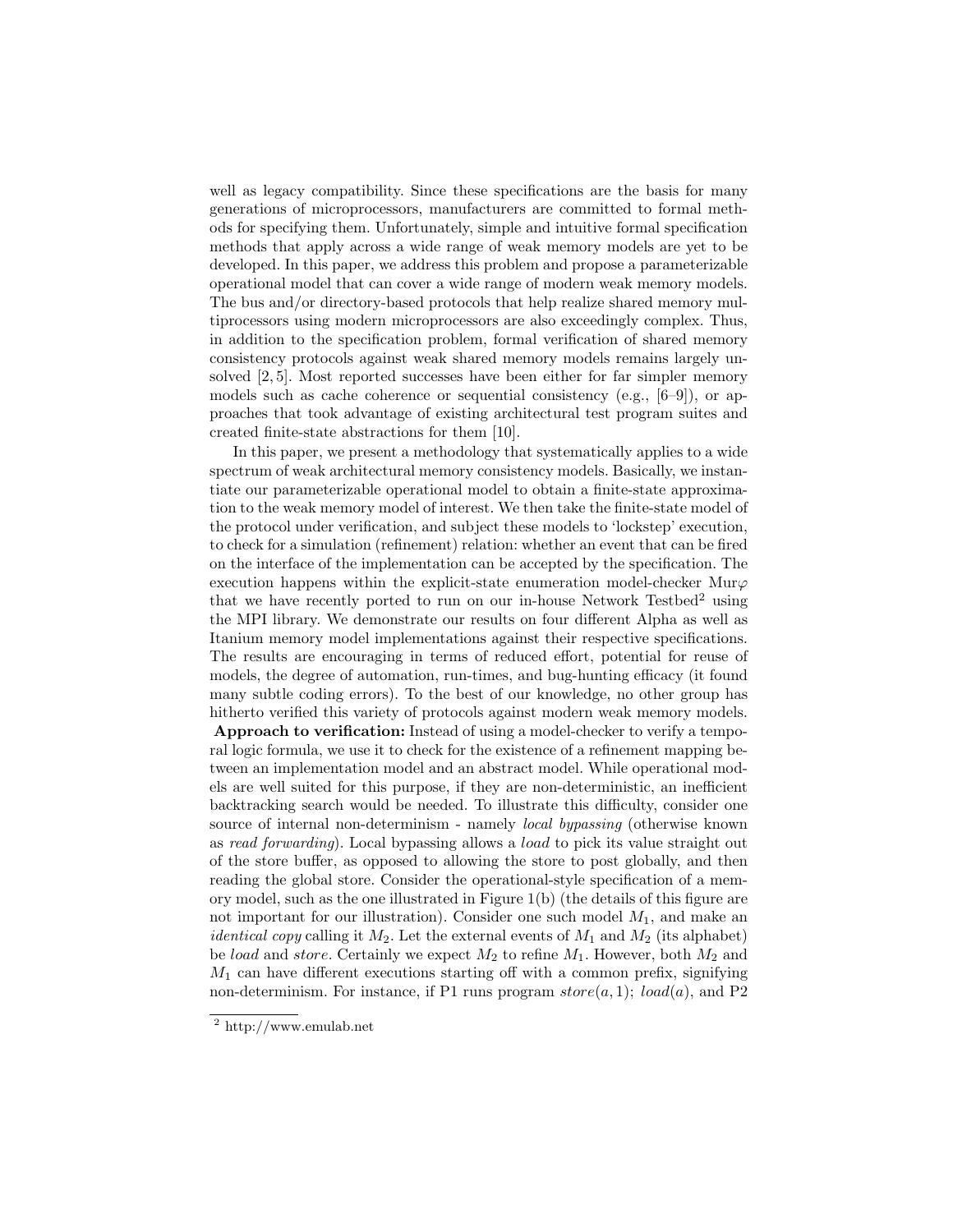runs program  $load(a)$ , one execution of  $M_1$  obtained by annotating loads with the returned values is

Exec1 =  $P1: store(a, 1); P1: load(a, 1); P2: load(a, 1)$ 

while an execution of the  $M_2$  is

Exec2 =  $P1: store(a, 1); P1: load(a, 1); P2: load(a, T),$ 

where  $\top$  is the initial value of a memory location. Note that Exec2 exercises the bypass option while Exec1 didn't do so. However such bypass events are invisible in high-level operational models that employ only the external *loads* and stores. Therefore, in the above example, even though the load values disagreed, we cannot throw an error, but must backtrack and search another internal execution path. However, by enriching the alphabet of our example to  $\Sigma' = \{store_{p1}(a, 1), store_g(a, 1), load(a, 1), load(a, \top), \text{ where } store_{p1} \text{ refers to } \bot$ the store being visible to P1 and  $store_g$  refers to the store being visible globally (these being internal events), Exec1 and Exec2 can be elaborated into Exec1' and Exec2', and these executions do not disagree on load after a common prefix: Exec1' =  $P1: store_{p1}(a, 1); P1: load(a, 1); store_q(a, 1); P2: load(a, 1),$ 

 $\text{Exec2'} = P1 : store_{p1}(a, 1); P1 : load(a, 1); P2 : load(a, \top); store_q(a, 1).$ 

In general, there are many sources to non-determinism than just local bypassing, and all of them must be determinized, essentially resulting in a situation where each *load* is associated with a *unique* past store event. In Section 6, we sketch how this approach can be applied to a wide range of weak memory models. In Section 2, we illustrate the visibility order approach on the Alpha memory model. The use of internal events in writing specifications is, fortunately, already accepted in practice (e.g.,  $[2, 3, 11]$ ). Most approaches in this area specify the so called visibility order of executions in terms of the enriched alphabet.

Creating  $Imp, Imp_{abs}$ , and the *Spec* models: In our approach, verification is divided into two distinct phases. First, an intermediate abstraction  $Imp_{abs}$ which highly simplifies the implementation  $Imp$  is created, and  $Imp$  is verified against it through model-checking. Next,  $Imp_{abs}$  is verified against  $Spec$ , the visibility-order based specification of the memory model. We believe (as we will demonstrate) that Phase 1 can in itself be used as a very effective bug-hunting tool. Phase 2 can be conducted using theorem-proving, similar to [12], as detailed on our webpage. This paper is mostly about Phase 1. For a large class of implementations, Phase 2 does not vary, as the same  $Imp_{abs}$  results from all these implementations, thus permitting verification reuse. In fact, most  $Imp_{abs}$ models we end up creating are the same as *operational style* models, such as the UltraSparc operational model of [13] or the Itanium operational model [4]. We also expect the designer who creates  $Imp$  to be annotating it with internal events. However, since such annotations are designer assertions as to when (they think) the internal events are happening, it should be something a designer who has studied the visibility order *Spec* must be able to do.

The creation of  $Imp_{abs}$  is based on the following observation. Most protocol implementations possess two distinct partitions: a small internal partition containing the load and store buffers, and a much larger external partition. containing the cache, main memory, and the (multiple) buses and directories (see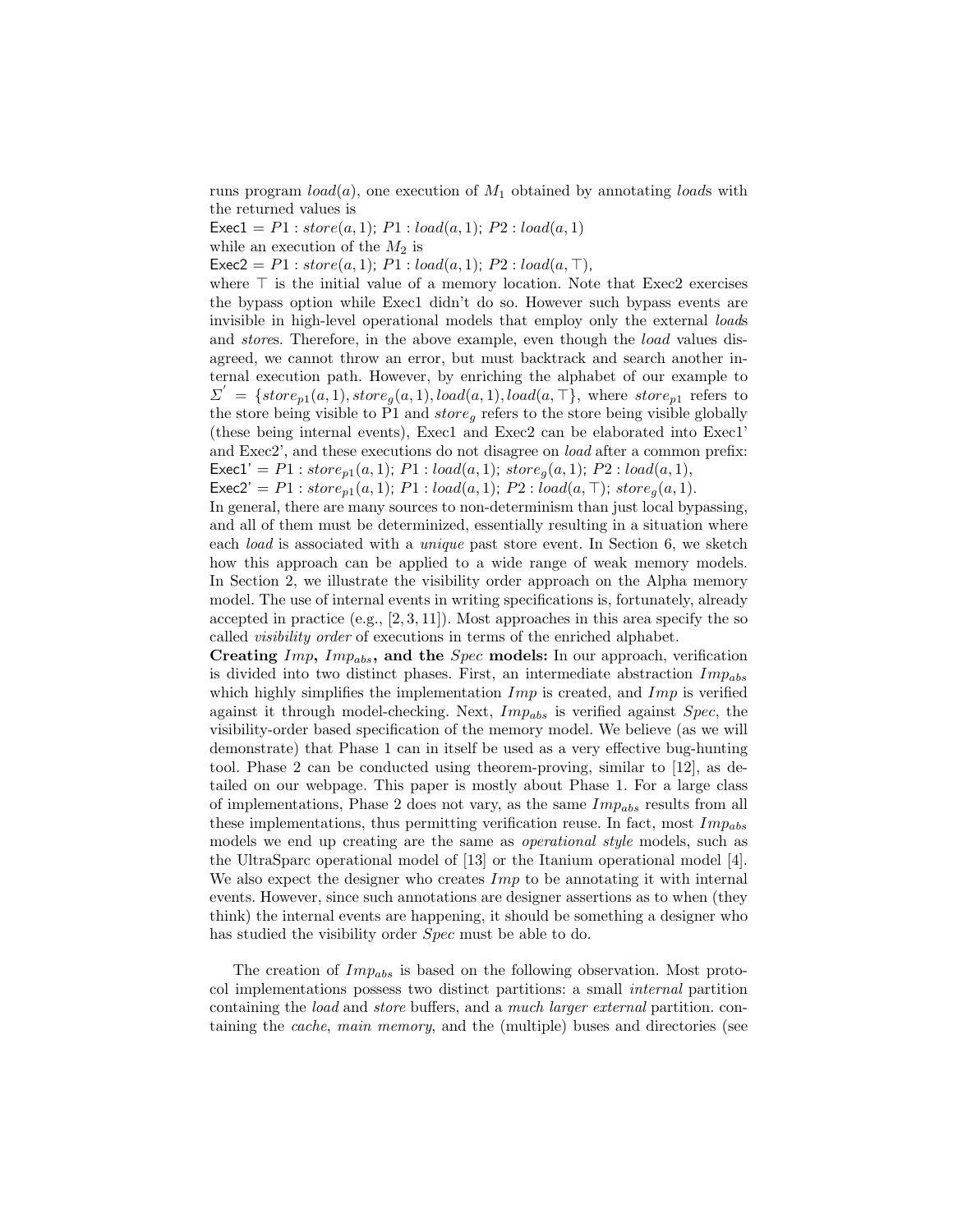Section 3 for an illustration). For a wide spectrum of memory models,  $Imp_{abs}$  is obtained by retaining the internal partition and replacing the external partition by a highly simplified operational structure which, in most cases, is a single-port memory (see Section 4 for an illustration). This approach also enables consistent annotation of the internal and external partitions of  $Imp$  and  $Imp$ <sub>abs</sub> with events from the enriched alphabet. Another significant advantage is that we can share the internal partition during model-checking, explained as follows.

Why sharing the internal partition is possible: A specification state is a pair  $\langle spec\_int\_part, spec\_ext\_part \rangle$  and an implementation state is a pair

 $\langle imp\_int\_part, imp\_ext\_part \rangle$ . Typically, all the 'int part's and 'ext part's are bit-vectors of hundreds of bits. Let  $\langle i_i, i_e \rangle$  be an implementation state and let  $\langle s_i, s_e \rangle$  be the corresponding specification state (starting with the respective initial states). The state vector maintained during reachability is  $\langle i_i, i_e, s_i, s_e \rangle$ . We then select an eligible external event  $e$  from the enriched external alphabet and perform it on the implementation, advancing the verification state to  $\langle i_1, i_2, s_1, s_2 \rangle$ . This state is not stored. If the same event e cannot be performed on the specification, an error-trace is generated; else, it is performed and the state is advanced to  $\langle i'_i, i'_e, s'_i, s'_e \rangle$ . Since we can retain the same internal partition,  $i'_i$ and  $s'_{i}$  are always the same - and so we can share their bits, reducing the state vector to  $\langle i_1, i_2, s_2 \rangle$ . To sum up, since we do not multiply out states, the number of states generated during reachability is the same as the number of reachable states in the implementation model, and the state-vector size grows only by  $s_e$ . Handling Protocols where the Temporal and Logical Orders differ: In many aggressive protocols, the *logical* order of events (the "explanation") is different from the temporal order in which the protocol performs these events. Consider an optimization described by Scheurich in the context of an invalidationbased directory protocol. In the unoptimized version, a store request sent to the directory causes invalidations to be sent to each read-shared copy. The store can proceed only after the invalidations have been performed. Under the optimization, read-sharers merely queue the invalidations, sending "fake" acknowledgements back to the directory, and perform the invalidations only later. Thus, even after a processor  $P_1$  writes new data to the line, a ld from some other processor  $P<sub>2</sub>$  to the same cache line can read stale data. Thus, in the logical order, the new stores must be situated after the loads, even though in temporal order, the store is done before the loads on the stale lines. Such issues are not addressed in most prior work. The creation of the intermediate abstraction  $Imp_{abs}$  helps us partition our concerns [14]. Details appear on our webpage.

Handling protocols with large state-spaces: Shared memory consistency protocols can easily have several billions of states, with global dependencies caused by pointers and directory entries that defy compact representation using BDDs. We find the use of a parallel model-checker almost essential to make things practical. In some cases, we aborted runs that took more than 55 hours (due to thrashing) on sequential model-checkers on machines with 1GB memory, when they finished in less than a few hours on our parallel model-checker.

Summary of Results: We applied our method to an implementation of the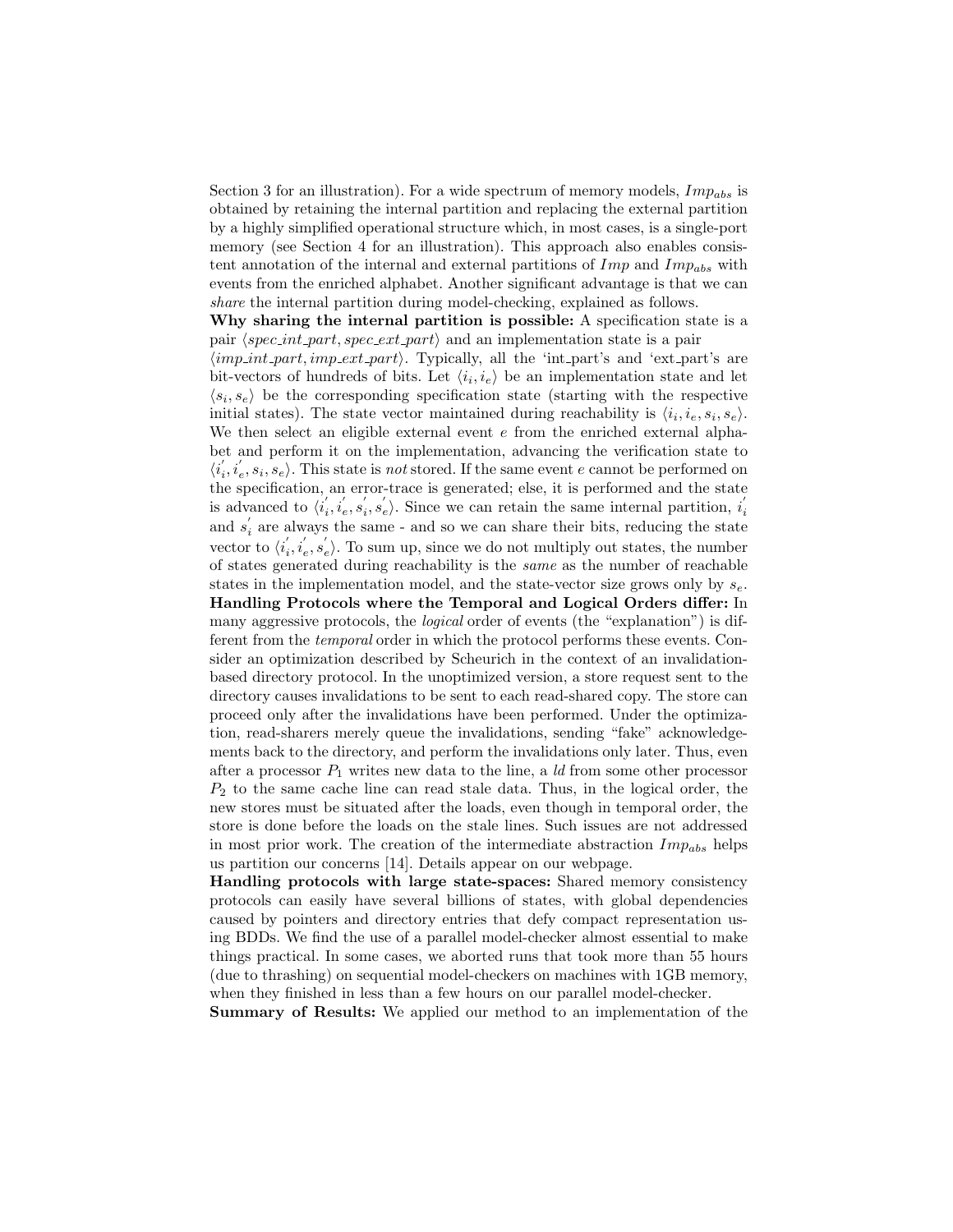Alpha processor [15] that was modeled after a multiprocessor using the Compaq (DEC) Alpha 21264 microprocessor. The cache coherence protocol is a Gigaplane-like split transaction bus [16] protocol. We also verify an Alpha implementation with an underlying cache coherence protocol using multiple interleaved buses, modeled after the Sun  $Ultra^{TM} \operatorname{Enter} \mathit{prise^{TM}}$  10000 [17]. Both these implementations were verified with and without Scheurich's optimization. These four Alpha processor protocols finished in anywhere between 54 to 240 minutes on 16 processors, visiting up to 250 million states. The diameter of the reachability graph (indicating the highest degree of attainable parallelism if one cuts the graph along its diameter and distributes it) was in excess of 5,000. The highest numbers reported in [18] using their *original* Parallel  $Mur\varphi$  on the Stanford FLASH as well as the SCI protocols were around 1 million states and a diameter of 50. While designer insight is required in selecting the external partition, the effort is not case specific, but instead class specific. As shown in Section 6, we can taxonomize memory models into four categories, and once and for all develop external partitions for each branch of the taxonomy. Designer insight is required in attaching events to the abstract model. The "final property" verified in our approach is quite simple: to reiterate, it is that the loads completing in the implementation and specification models return the same data. We therefore think that our method has the right ingredients for being scaled up towards considerably more aggressive protocols - including directory protocols. Related Work: See [1] for a survey and [5] for a recent workshop. We showed how to port Collier's architectural testing work [19] to model-checking [10] and extend Collier's work to weak memory models [20]. In [21], event sequences generated by protocol implementations are verified by a much simpler trustworthy protocol processor. In [22, 23], shared memory consistency models are described in an operational style. In [6], sequential consistency verification, including parameterized model-checking is addressed. To our knowledge, we are the first to verify eight different protocols against two different weak memory models using a uniform approach. While we model "only" two processors, memory locations, as well as data values, we end-up getting trillions of transitions. We believe that before we can attempt parameterized verification, we must conquer the complexity of these "small" instance verifications. Weak memory models for Java are also under active study [24, 25].

## 2 Alpha memory model specification

A concurrent shared memory Alpha program is viewed as a set of sequences of instructions, one sequence per processor. Each sequence captures program order at that processor. An execution obtained by running the shared memory program is similar to the program itself, except that each  $load(a)$  now becomes  $load(a, return_value)$ . Every instruction in an execution can be decomposed into one or two<sup>3</sup> events (local and global in the latter case; in the former case, we shall use the words 'instruction' and 'event' synonymously). Each event  $t$  is

<sup>&</sup>lt;sup>3</sup> In general, as discussed later, there could be more events.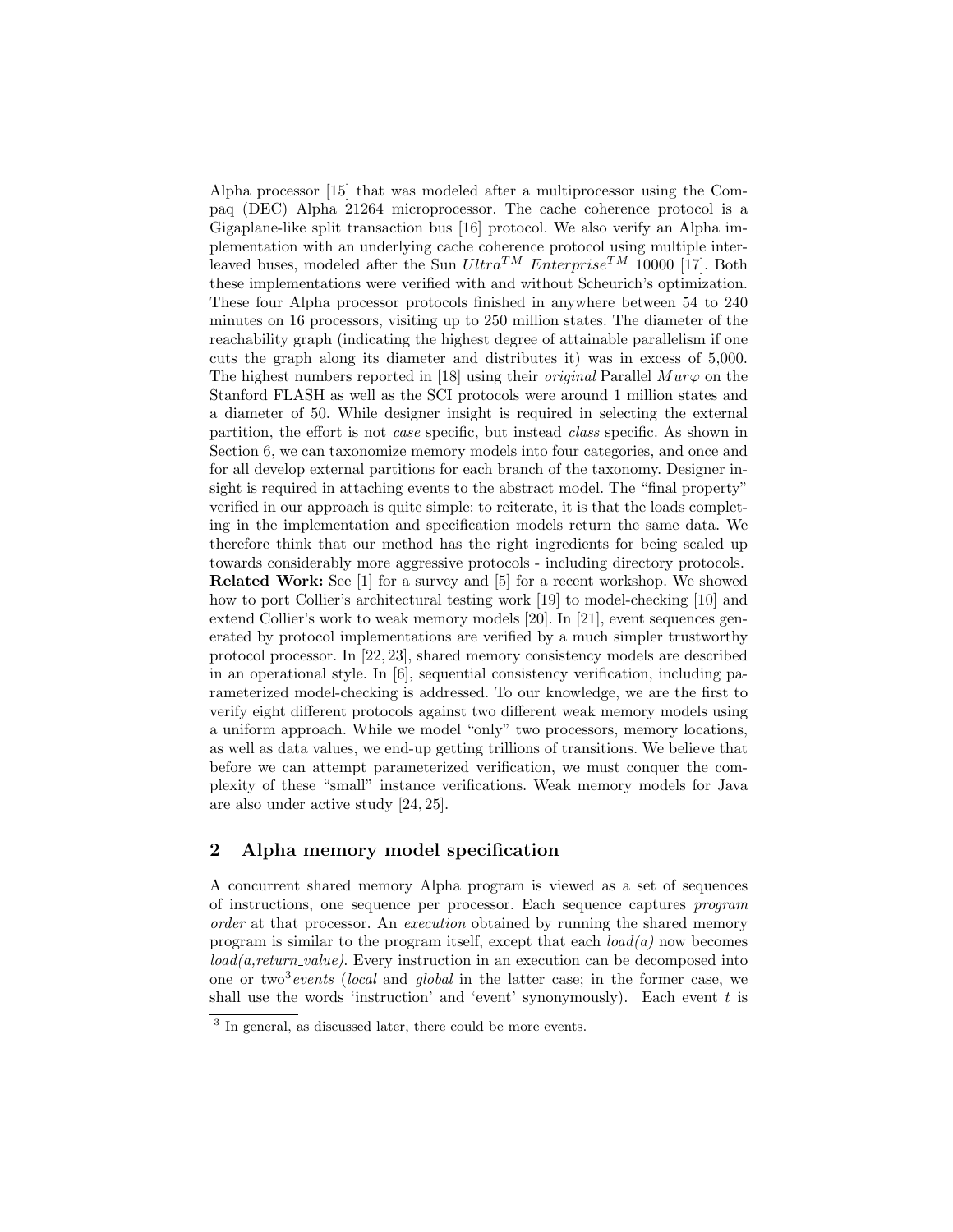defined as a tuple  $(p, l, o, a, d)$  where  $p(t)$  is the processor in whose program t originates from,  $l(t)$  is the label of instruction t in p's program,  $o(t)$  is the event type (load/store/etc.),  $a(t)$  is the memory address, and  $d(t)$  the data. All instructions except st are decomposed into exactly one event. Each st is decomposed into a  $st_{local}$  and a  $st_{global}$ . An execution obeys Alpha memory model if all the memory events of the execution form at least one total order which obeys the Per Processor Order stipulated by the memory model, and the Read Value Rule stipulated by the memory model. In addition, the  $st_{global}$  events must form a total order. (Note that this total order may not respect program order of st instructions.) The Read Value Rule specifies the data value to be returned by the load events in an execution. The Per Processor Order respects both program order as well as data dependence. The fact that  $st_{alobel}$  operations form a single total order is modeled by generating only 'one copy' of a  $st_{alobal}$  event corresponding to each  $st$  instruction, and situating the  $st_{global}$  events in the total order  $\rightarrow$ . Since Alpha allows local bypassing, we split any store instruction t into two events  $t^{local}$  and  $t^{global}$  (and also create the corresponding tuples) where  $o(t^{local})=st_{local}$  and  $o(t^{global})=st_{global}$ . More specifically, an execution satisfies the Alpha memory model if there exists a logical total order ' $\rightarrow$ ' of all the *ld*,  $st_{local}$  and  $st_{global}$  events and memory fence events present in the execution, such that  $\leftrightarrow$  satisfies the following clauses:

- 1. Per Processor Order: Let  $t_1$  and  $t_2$  be two events s.t  $p(t_1) = p(t_2)$ ,  $l(t_1)$  <  $l(t_2)$  ( $t_1$  appears earlier in program order than  $t_2$ ).
	- (a) If  $a(t_1) = a(t_2)$  and,
		- i.  $o(t_1) = st_{local}, o(t_2) = ld$ , or ii.  $o(t_1) = ld, o(t_2) = st_{local}$ , or iii.  $o(t_1) = st_{local}, o(t_2) = st_{local},$ iv.  $o(t_1) = ld, o(t_2) = ld,$  or v.  $o(t_1) = st_{global}$ ,  $o(t_2) = st_{global}$ then  $t_1 \rightarrow t_2$ .
	- (b) If there exists a fence(*MB*) instruction  $t_f$  s.t.  $l(t_1) < l(t_f) < l(t_2)$  then  $t_1 \rightarrow t_2.$
- 2. Read Value: This definition follows the style in which Read Value is defined in [15] for TSO. Formally, let  $t_1$  be a load (*ld*) event. Then the data value of  $t_1$  is the data value of the most recent local event, if present; if not, it is the most recent global store event (in the total order relation  $\rightarrow$ ) to the same memory location as  $t_1$ . *i.e.*,
	- $(a)$  if
		- i.  $p(t_1) = p(t_2), a(t_1) = a(t_2), t_2^{local} \rightarrow t_1 \rightarrow t_2^{global}$  and
		- ii. there does not exist a st instruction  $t_3$  s.t  $p(t_1) = p(t_3)$ ,  $a(t_1) = a(t_3)$ and  $t_2^{local} \rightarrow t_3^{local} \rightarrow t_1$ .
		- then  $d(t_1) = d(t_2^{local});$
	- (b) else if
		- i.  $a(t_1) = a(t_2)$ ,  $t_2^{global} \rightarrow t_1$  and
		- ii. there does not exist a st instruction  $t_3$  s.t  $a(t_1) = a(t_3)$  and  $t_2^{global} \rightarrow$  $t_3^{global} \rightarrow t_1.$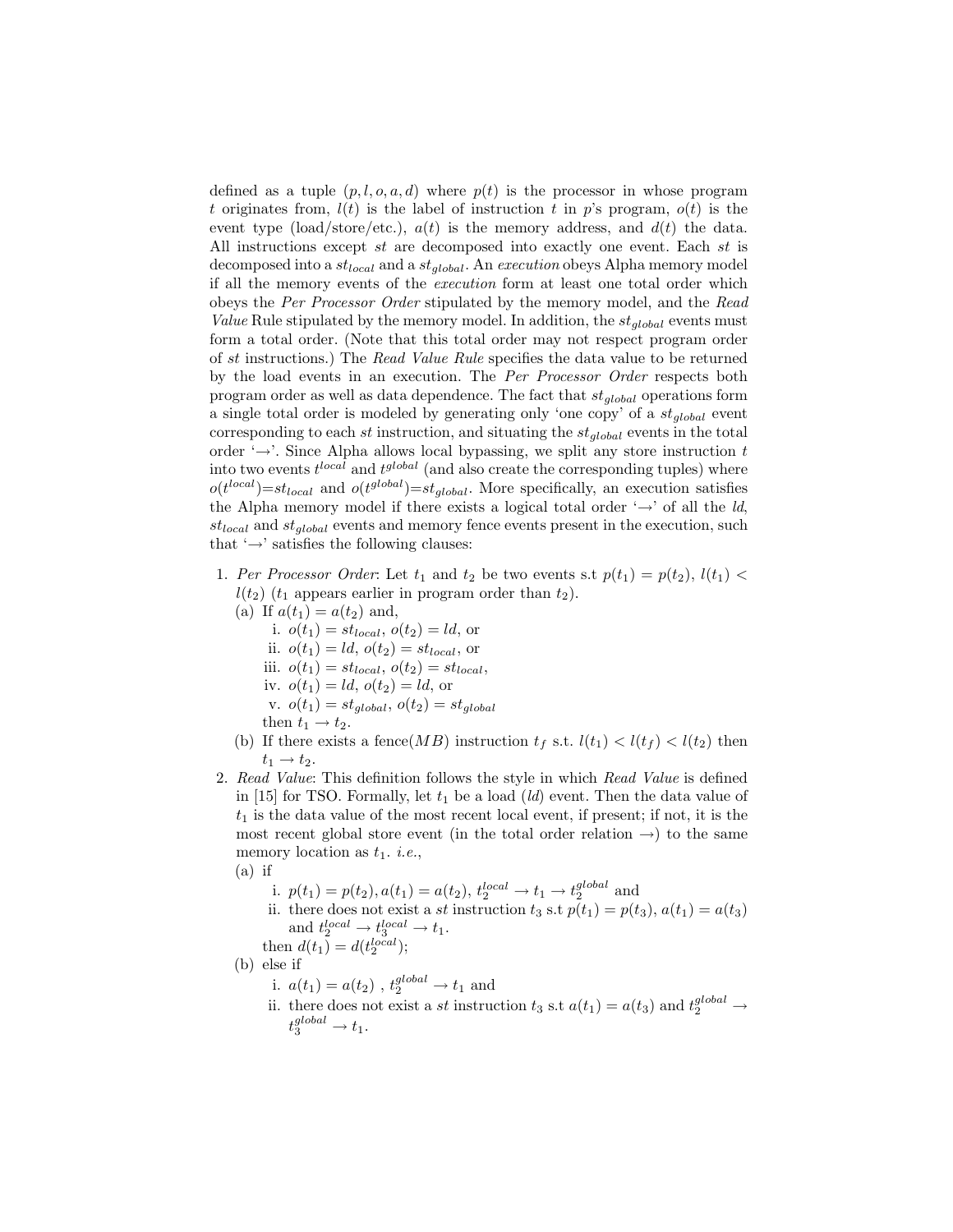then  $d(t_1) = d(t_2^{global});$ 

(c) else,  $d(t_1)$  is the "initial memory value" (taken to be  $\top$  in our paper).



### 3 Alpha implementation model

Fig. 1. (a) The Alpha Implementation model, and (b) The Alpha Intermediate abstraction

In the Alpha implementation of each processor is separated from its cache (situated in the external partition) with a coalescing re-order store buffer SB and a re-order read buffer RB (situated in the internal partition). Caches are kept coherent with a write-invalidate coherence protocol [11]. The data structure of caches is a two dimensional array C where, for event t,  $C[p(t)][a(t)].a$  refers to data value of address  $a(t)$  at processor  $p(t)$ , and  $C[p(t)][a(t)]$ .st refers to its address state  $(A\text{-state})^4$ . We begin with a brief explanation of our memory consistency protocol. This protocol is the same as the one used in [16] to describe a Gigaplane-like split-transaction bus. Memory blocks may be cached Invalid $(I)$ , Shared(S), or Exclusive(E). The A-state (address state) records how the block is cached and is used for responding to subsequent bus transactions. The protocol seeks to maintain the expected invariants (e.g, a block is Exclusive in at most one cache) and provides the usual coherent transactions: Get-Shared (GETS), Get-Exclusive (GETX), Upgrade (UPG, for upgrading the block from Shared to Exclusive) and Writeback (WB). As with the Gigaplane, coherence transactions immediately change the A-state, regardless of when the data arrives. If a processor issues a GETX transaction and then sees a GETS transaction for the same block by another processor, the processor's A-state for the block will go from Invalid to Exclusive to Shared, regardless of when it obtains the data. The processor issues all instructions in program order. Below, we specify exactly

 $^4$  We overload the selectors ".a" and ".st" for notational brevity.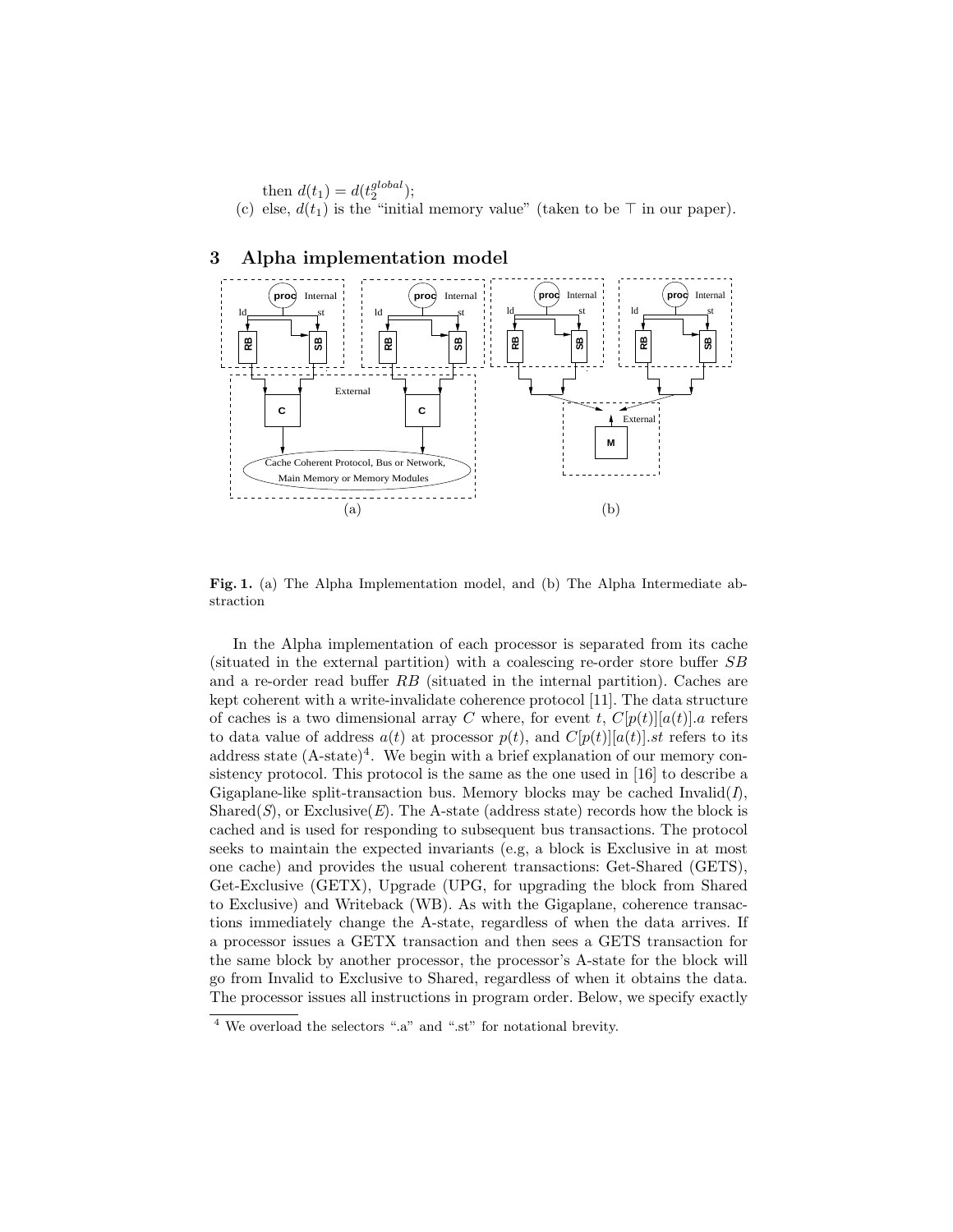what happens when the processor issues one of these instructions.

1. st: A st instruction first gets issued to coalescing re-order buffer  $SB$ , completing the  $st_{local}$  event. Entries in  $SB$  are the size of cache lines. Stores to the same cache line are coalesced in the same entry and if two stores write to the same word, the corresponding entry will hold the value written by the store that was issued later. Entries are eventually deleted (flushed) from  $SB$  to the cache, although not necessarily in the order in which they were issued to the write buffer. Before deleting, the processor first makes sure there is no earlier issued  $ld$  instruction to the same address pending in  $RB$  (if any, those  $RB$  instructions must be completed before deleting that entry from  $SB$ ). It then checks if the corresponding block's A-state is  $\text{Exclusive}(E)$ . If not, the coherence protocol is invoked to change the A-state to  $E$ . Once in  $E$  state, the entry is deleted from  $SB$  and written into the cache atomically, thus completing the  $st_{global}$  event. 2. *ld*: To issue a *ld* instruction, the processor first checks in its  $SB$  for a st instruction to the same word. If there is one, the *ld* gets its value from it. If there is no such word, the processor buffers the ld in RB. In future, when an address is in E or S state, all ld entries to that same address in RB gets its data from

cache and are then deleted from the buffer. ld entries to different words in RB can be deleted in any relative order. There is no overlap between the issuing of lds and the flushing of sts to the same address once E state is obtained.

3. MB: Upon issuing a MB instruction, all entries in  $SB$  are flushed to the cache and all entries in RB are deleted after returning their values from cache, hence completing the corresponding  $MB$  event<sup>5</sup>. While flushing an entry from SB, the processor checks that there is no earlier issued ld instruction to the same address residing in RB. We call this entire process as  $flush_{imp}$ .

# 4 The Intermediate Abstraction

The Alpha abstract model retains the internal data partition of the implementation without any changes. However, the cache, the cache coherent protocol, bus and main memory in the implementation which belong to the external partition are all replaced by a single port main memory  $M$  in the abstract model. This replacement follows the rules of the thumb we have presented in Section 6 for dealing with memory models obeying write atomicity (as is the case with the Alpha model). We now take a look at how each of the instructions get implemented. As with the implementation, the processor issues all instructions in program order.

1. st: A st instruction first gets issued to SB just as in the implementation, completing the  $st_{local}$  event. At any time, an entry anywhere in  $SB$  can be deleted from the buffer and written to the single port memory  $M$  atomically, provided there is no earlier issued ld instruction to that address pending in RB. This completes the  $st_{global}$  event.

2. *ld*: Similarly, as in implementation, a *ld* instruction tries to hit  $SB$  and on

 $5$  Appropriate cache entries need to be in  $E$  state before flushing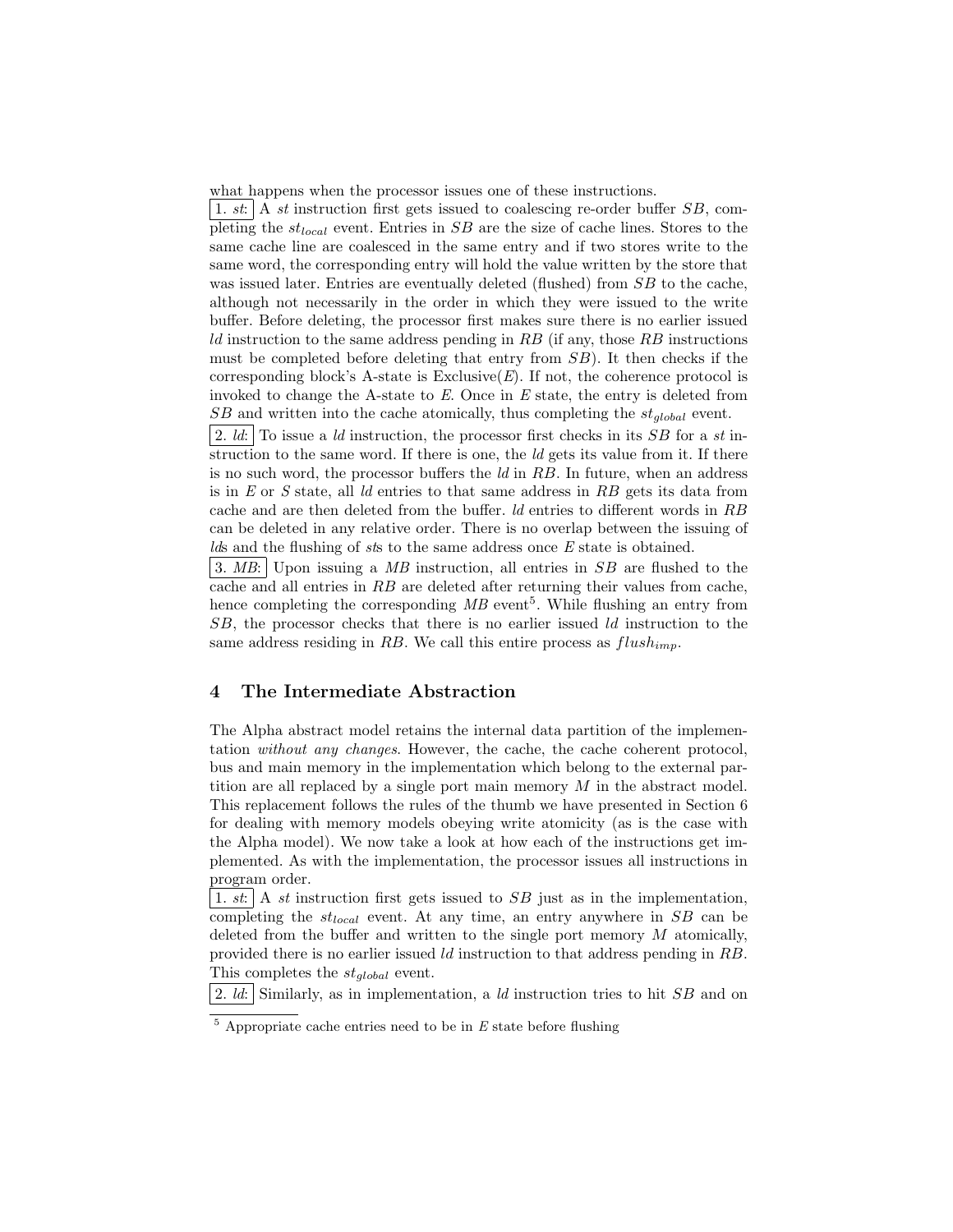a miss, it gets buffered in RB. However, any entry in RB can be deleted once it receives its data from  $M$ , both the steps being performed in one atomic step. Entries to same address get their data values from  $M$  at the same time. 3. MB: Upon issuing a MB instruction, all entries in SB are flushed to M and

all entries in  $RB$  are deleted after returning their values from  $M$ . While flushing from SB the processor checks that there is no earlier issued load event to the same address residing in RB. We call this entire process as  $flush_{abstract}$ .

# 5 Model-checking based Refinement

| Event            | Implementation                                     | Operational Model                       |
|------------------|----------------------------------------------------|-----------------------------------------|
| ld(t)            |                                                    |                                         |
| $(SB_{p(t)}hit)$ | read from $SB_{p(t)}$                              | read from $SB_{p(t)}$                   |
|                  | Issue to $RB_{p(t)}$ ;                             |                                         |
|                  | $ C[p(t)][a(t)].st = S$ or E                       |                                         |
| ld(t)            | and                                                | Issue to $RB_{p(t)}$ ;                  |
|                  | $ (SB_{p(t)}miss) d(t) \leftarrow C[p(t)][a(t)].a$ | $d(t) \leftarrow M[a(t)]$               |
| $st_{local}(t)$  | Issue( $SB_{p(t)}, t$ )                            | $\overline{\text{Issue}}(SB_{p(t)}, t)$ |
|                  | $C[p(t)][a(t)].st=\to$                             |                                         |
|                  | and                                                |                                         |
| $st_{global}(t)$ | $C[p(t)][a(t)].a \leftarrow d(t)$                  | $M[a(t)] \leftarrow d(t)$               |
| MB(t)            | $flush_{imp}$                                      | $flush_{abstract}$                      |

The events  $st_{local}$ ,  $st_{global}$ ,  $ld$  and  $MB$  have been defined for both the implementation and the abstract model. Every event of the implementation is composed

Table 1. Completion steps of all events of implementation and abstract model

of multiple steps. However, in the abstract model each event except ld is composed of a single atomic step. For example, for a  $st_{global}$  event to complete, if the concerned address's A-state is Invalid, the processor will need to send a request on the bus to get an Exclusive copy. During this process many intermediate steps take place which include other processors and main memory reacting to the request. However, if a miss occurs while handling the  $st_{alobal}$  event in the abstract model, the entry in SB can be deleted and atomically written to single port memory.

Synchronization scheme: The discovery of the synchronization sequences between the implementation and the specification is the crux of our verification method. Table 1 provides an overview of the overall synchronization scheme. This table compares the completion steps of both the implementation and the abstract model, and highlights all synchronization points. Let us briefly elaborate the actions taken for *ld* entry in RB to complete. In the implementation,

<sup>&</sup>lt;sup>5</sup> Here  $d(t) \leftarrow C[p(t)].[a(t)].a$  refers to the load instruction t receiving its data from the updated cache entry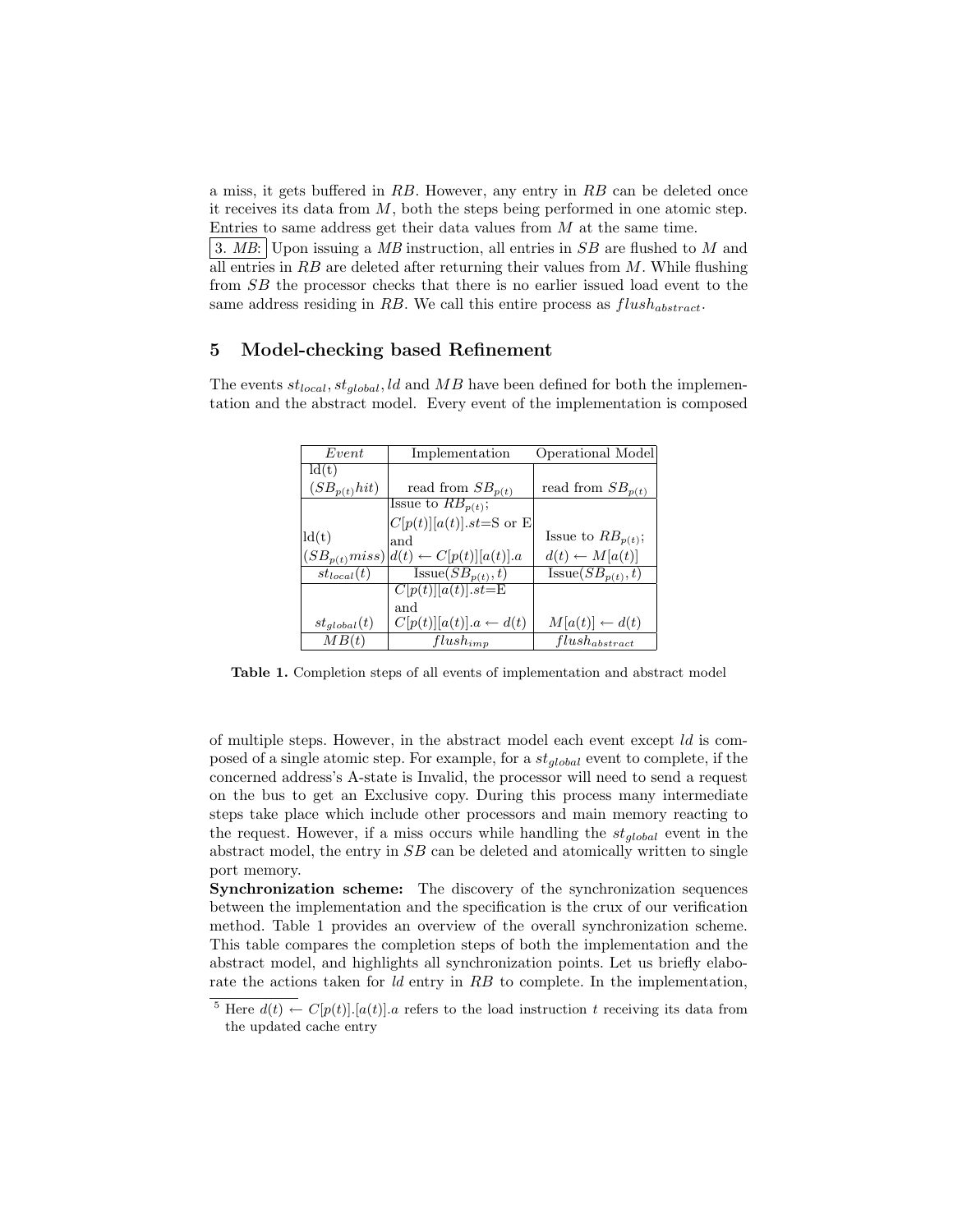

| Memory  | Splitting of                                          | External             |
|---------|-------------------------------------------------------|----------------------|
| Model   | store instructions                                    | Partition            |
|         |                                                       | single port          |
| Strong  | store unsplit                                         | memory               |
|         | store split to                                        | single port          |
| Weak    | local and global                                      | memory               |
|         | store split to local                                  | memory and re-order  |
| Weakest | and $(p+1)^6$ globals                                 | buffer per processor |
|         | store split to                                        | memory and re-order  |
|         | Hybrid local and $(p+1)$ globals buffer per processor |                      |

Fig. 2. (a) Memory model classes, and (b) Splitting of store and external partition for each class

coherence actions are first invoked to promote the cache line into an Exclusive or Shared state. Thereafter, the implementation receives data from the bus and at this point completes the ld event. At this point, the model-checker will immediately make the same event complete in the abstract model by simply returning the data from  $M[a(t)]$  through the multiplexor switch. Synchronization happens if the same datum is returned. In general, the last step that completes any event in the implementation and the single step that completes the same event in the abstract model are performed atomically.

The synchronization scheme for instructions that may get buffered and get completed later are slightly more elaborate. Basically, synchronization must be performed both when the instruction is entered into the buffer and later when they complete. For example, since a  $ld$  instruction may miss the  $SB$  and hence

|                                   |                 | Alpha Implementation |       | Itanium         | Implementation              |       |
|-----------------------------------|-----------------|----------------------|-------|-----------------|-----------------------------|-------|
| <b>Cache Coherent</b>             | States          | <b>Transitions</b>   |       | Time States     |                             | Time  |
| Protocol                          | $(\times 10^6)$ | $(\times 10^6)$      | (hrs) | $(\times 10^6)$ | Transitions $(\times 10^6)$ | (hrs) |
| Split Trans. Bus                  | 64.16           | 470.52               | 0.95  | 111.59          | 985.43                      | 1.75  |
| Split Trans. Bus with             |                 |                      |       |                 |                             |       |
| Scheurich's Opt.                  | 251.92          | 1794.96              | 3.42  | 325.66          | 2769.77                     | 4.80  |
| Multiple Interleaved Buses 255.93 |                 | 1820.38              | 3.65  | 773.27          | 2686.89                     | 10.97 |
| Multiple Interleaved Buses        |                 |                      |       |                 |                             |       |
| with Scheurich's Opt.             | 278.02          | 1946.67              | 3.90  | 927.31          | 3402.41                     | 12.07 |

Table 2. Experimental Results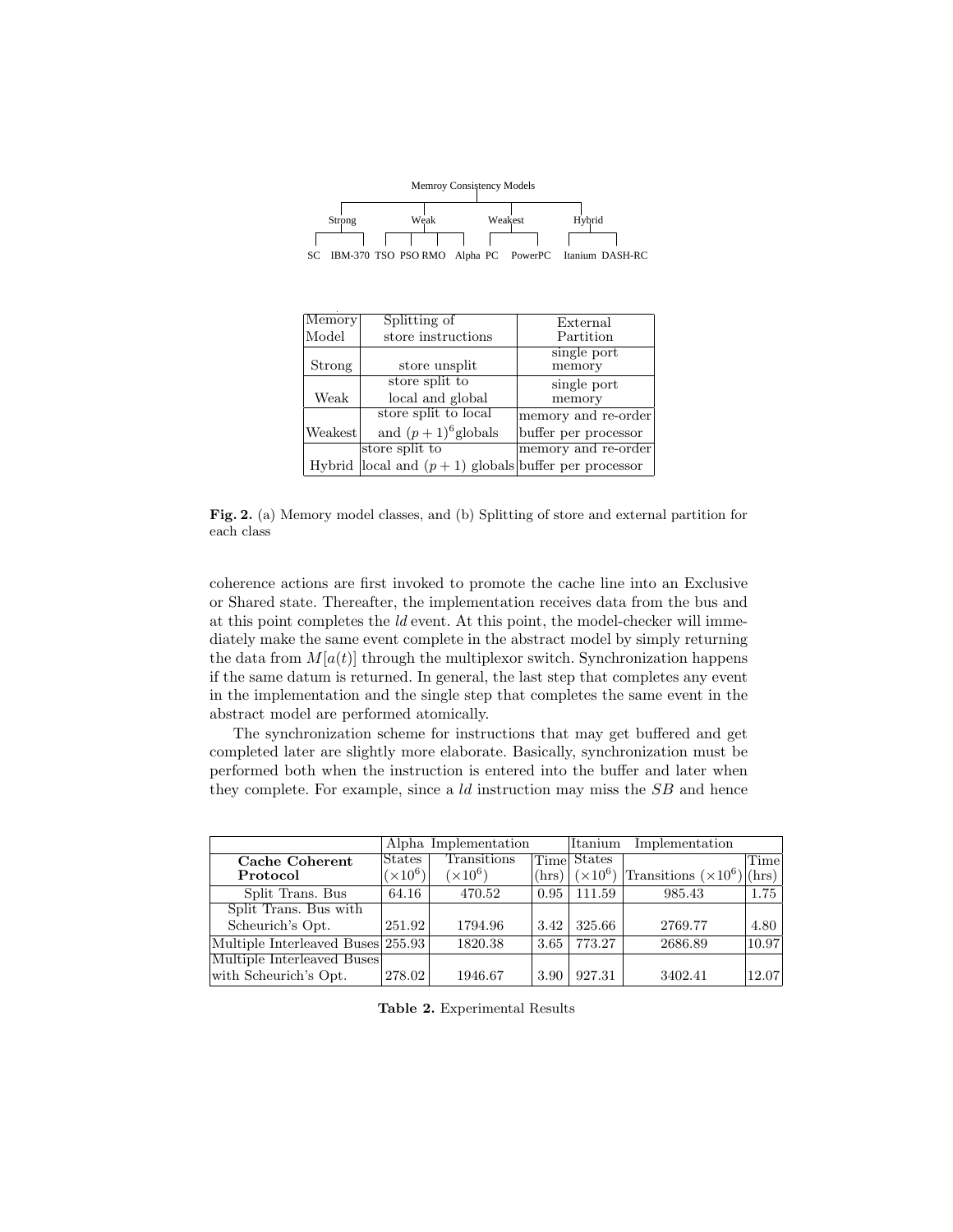may not complete immediately, we will have to synchronize both the models when  $ld$  gets buffered, and finally synchronize again when the  $ld$  event completes. The synchronization of  $MB$  is accomplished indirectly, by the already existing synchronizations between the models at  $ld$  or  $st_{global}$ . This is because an MB completes when the above instructions occurring before it complete. Our experimental results are summarized in Table 2.

## 6 Creation of intermediate abstractions,  $Imp_{abs}$

In our verification methodology, the abstract model always retains, without change, the internal partition of the implementation. However, the external partition is considerably simplified. Designer insight is required in the selection of a simplified external partition, as this depends on the memory model under examination. In this section we categorize memory models into four classes and show how a common external partition can be derived for memory models belonging to a particular memory model class, thus providing a systematic approach to deriving the abstract model. The four classes of memory models are as follows: Strong: requires Write atomicity and does not allow local bypassing. (e.g. Sequential Consistency,IBM-370).

Weak: requires Write atomicity and allows local bypassing (e.g. Ultra Sparc TSO,PSO and RMO,Alpha )

Weakest:  $\vert$ : does not require Write atomicity and allows local bypassing (e.g. PowerPC,PC).

 $Hybrid:$ : supports weak load and store instructions that come under memory model Weakest and also support strong load and store instructions that come under Strong or Weak memory model classes (e.g. Itanium, DASH-RC).

Depending upon the category a memory model falls under, we split a store instruction into one or more events. Load instructions for any memory model can always be treated as a single event. Here are a few examples of splitting events. In case of Sequential Consistency, we do not split even the stores as sequential consistency demands a single global total order of the loads and stores. For a weak memory model such as the Ultra Sparc TSO, we split the store instruction into two events, a local store event (which means that the store is only visible to the processor who issued it) and a global event (which means that the store event is visible to all processors). Since the  $Weakest^7$  category of memory models lack write atomicity, we need to split stores into  $p+1$  events, where p is number of processors, thus ending up with a local store event and  $p$  global events (global event i would mean that the store event is visible to processor i). Figure  $2(b)$ summarizes these splitting decisions for various memory models. It also shows the nature of the external partition chosen for various memory models.

 $6$   $p$  is number of processors

<sup>&</sup>lt;sup>7</sup> Note that the abstract models for *weakest* memory models can also be used as abstract models for strong models. For example, the Lazy Caching protocol of Gerth [9] can be used as an abstract model for sequential consistency.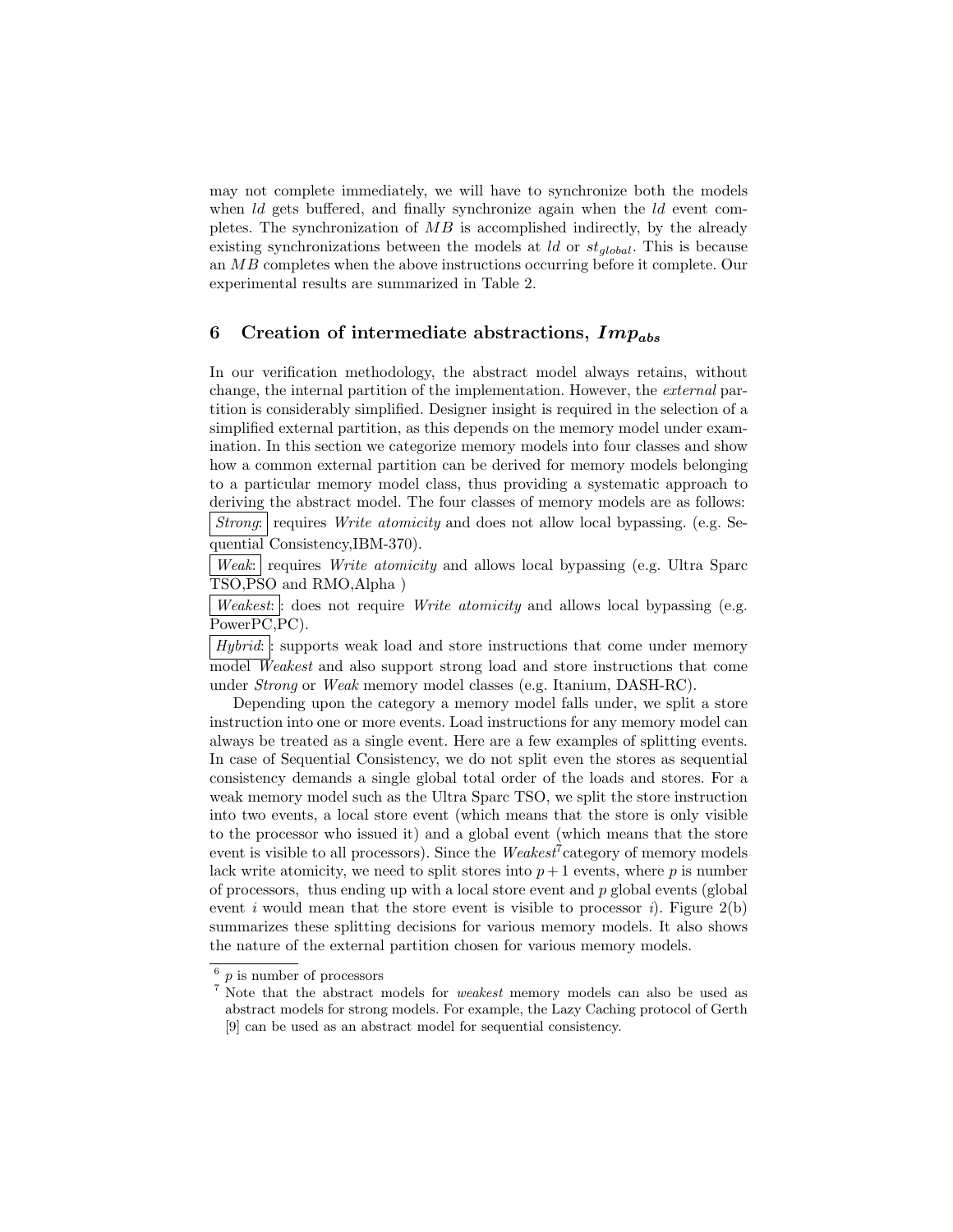In case of Strong and Weak memory models, the external partition is just a single port memory  $M$ . The intuition behind having  $M$  is that both these classes of memory models require Write Atomicity and hence a store instruction should be visible to all processors instantaneously. Weakest and Hybrid memory models require more involved data structures where each processor  $i$  has its own memory  $M_i$  and also a re-ordering buffer that takes in incoming store instructions posted by different processors including itself from their SB. Store instructions residing in this buffer eventually get flushed to memory. The combination of  $M_i$  and a re-ordering buffer simulates a processor seeing store instructions at different times and different relative order as that of another processor. An algorithm that generates the correct external partition given a memory model has been designed. A remotely executable web-based tool is also available for experimenting with the operational models thus generated.

### 7 Conclusions

In this paper, we presented a uniform verification methodology that applies across a spectrum of architectural memory consistency models and handles a variety of consistency protocols. We report experiments involving eight different protocols and two different weak memory models. Our approach fits today's design flow where aggressive, performance oriented protocols are first designed by expert designers, and handed over to verification engineers. The verification engineer can follow a systematic method for deriving an abstract reference model. Our approach does not require special training to use, and can benefit from the use of multiple high-performance PCs to conduct parallel/distributed model checking, thereby covering large state spaces. In ongoing work, we are verifying directory based implementations for the Alpha and Itanium memory models. We are also working on several optimizations to speed-up model checking as well as exploring alternatives to model-checking.

## References

- 1. Sarita V. Adve and Kourosh Gharachorloo. Shared memory consistency models: A tutorial. Computer, 29(12):66–76, December 1996.
- 2. http://research.microsoft.com/users/lamport/tla/wildfire-challenge.html.
- 3. Gil Neiger, 2001. http://www.cs.utah.edu/mpv/papers/neiger/fmcad2001.pdf.
- 4. Prosenjit Chatterjee and Ganesh Gopalakrishnan. Towards a formal model of shared memory consistency for intel itanium. In ICCD, pages 515–518, 2001.
- 5. Mpv: Workshop on specification and verification of shared memory systems, 2001. http://www.cs.utah.edu/mpv/.
- 6. Thomas Henzinger, Shaz Qadeer, and Sriram Rajamani. Verifying sequential consistency on shared-memory multiprocessor systems. In CAV, LNCS 1633, pages 301–315, 1999.
- 7. Shaz Qadeer. Verifying sequential consistency on shared-memory multiprocessors by model checking. Technical report, SRC, December 2001. Research Report 176.